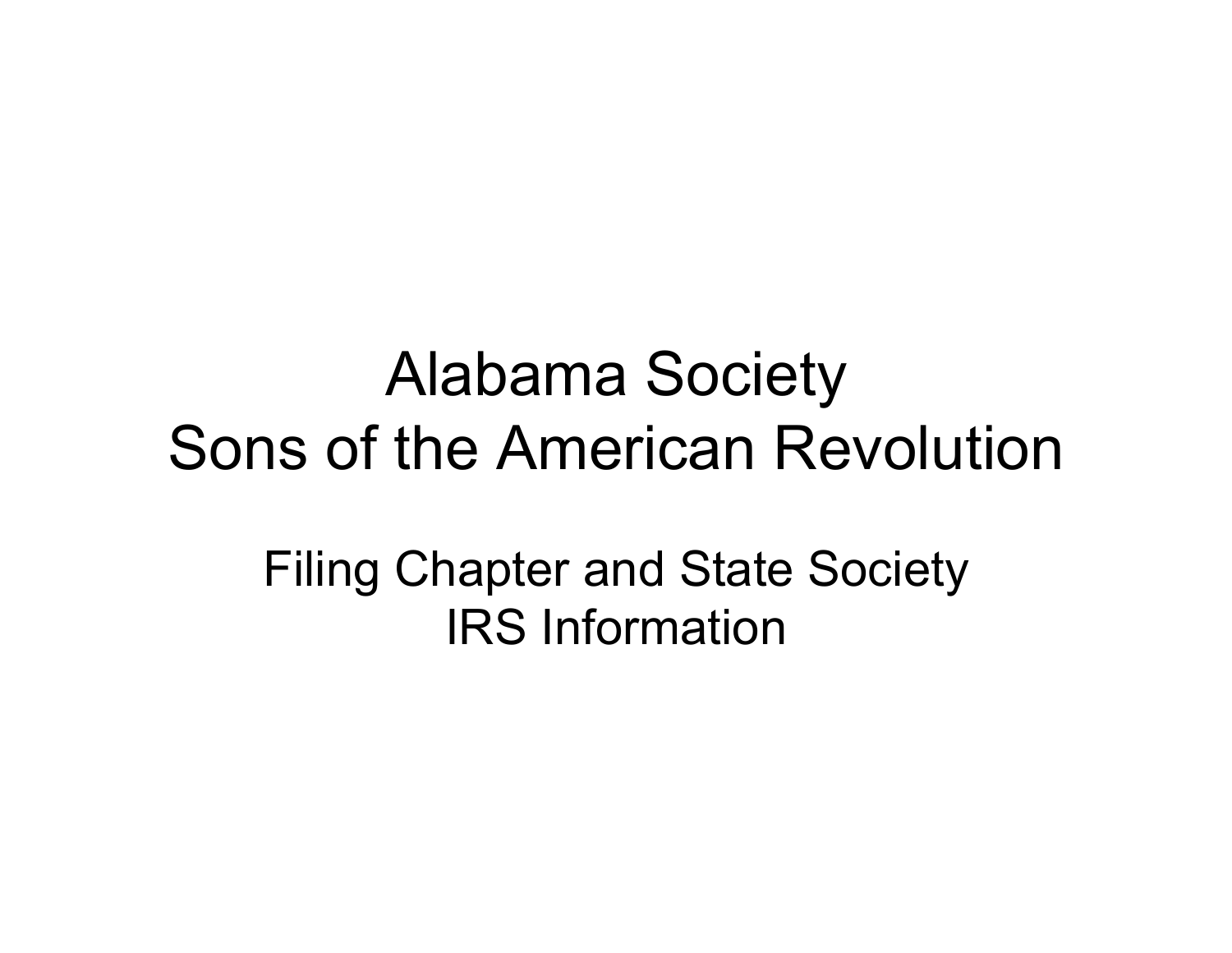### What Is the Requirement?

- Beginning this year 2008, for 2007, each State Society and Chapter must file IRS Tax information.
	- In the past, only the national organization and some State Societies filed this information.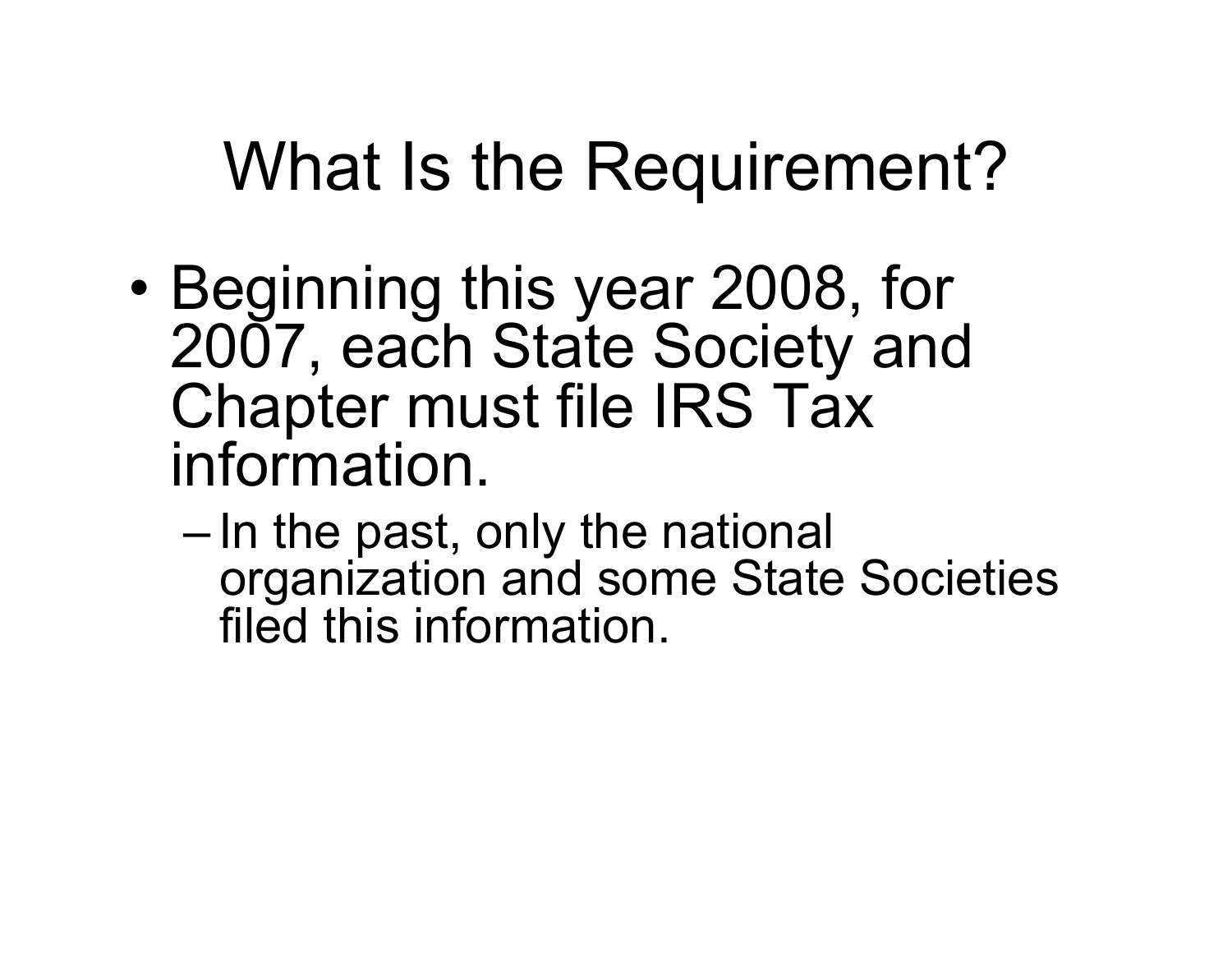## What Is the Requirement?

- For non-profit organizations.
- Form 990-N will be used for filing; provides the IRS with info about its organization and a statement that its annual gross receipts are still normally \$25,000<sup>\*</sup> or less.
- Organizations with an income of more than \$25,000\* must file either Form 990 or Form 990-EZ.
- \*\$50,000 for tax years ending on or after December 31, 2010.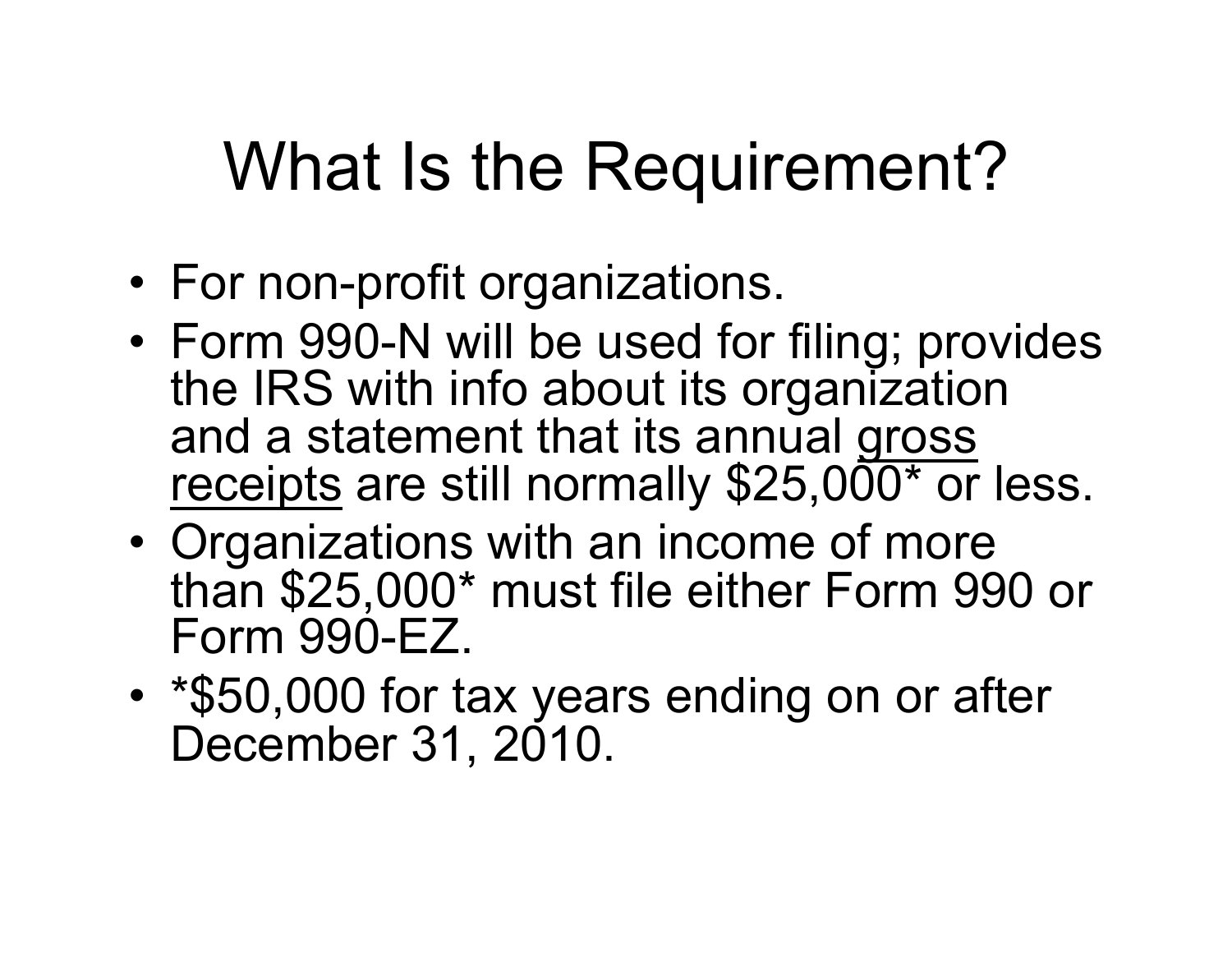## Why the Change?

• The Pension Protection Act of 2006 added this filing requirement to improve 'transparency' within the nonprofit sector. The information will ensure that donors, who may want to contribute to your organization, and the IRS, have current information about your organization.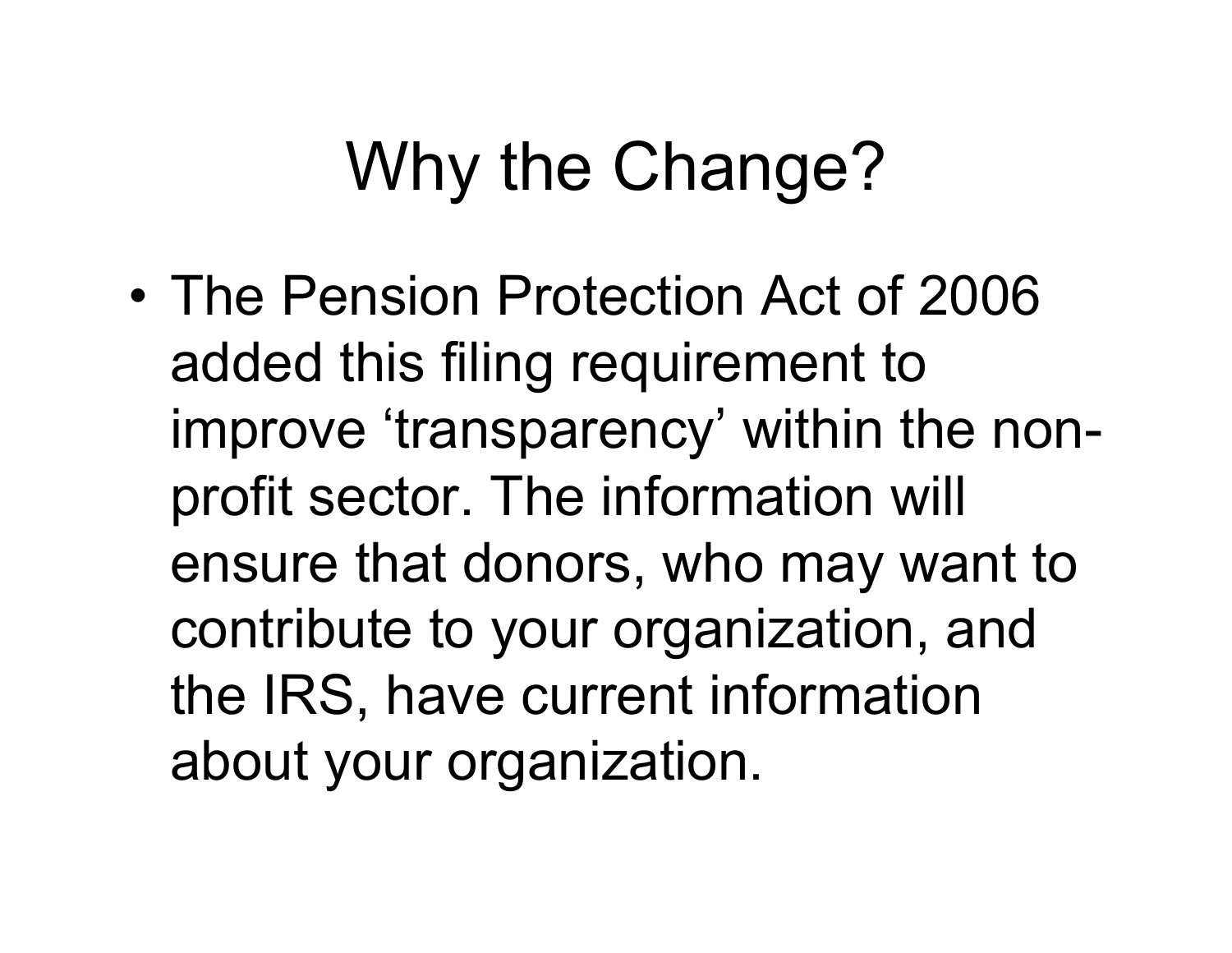### What are Gross Receipts?

- Gross receipts is that income, such as dues, an organization keeps after it has passed on dues to a higher organization, or income from other sources such as money owned and invested.
- Being a non-profit organization, even if we exceed the \$25,000\* benchmark, we are still not required to pay federal income tax.
- \*\$50,000 for tax years ending on or after December 31, 2010.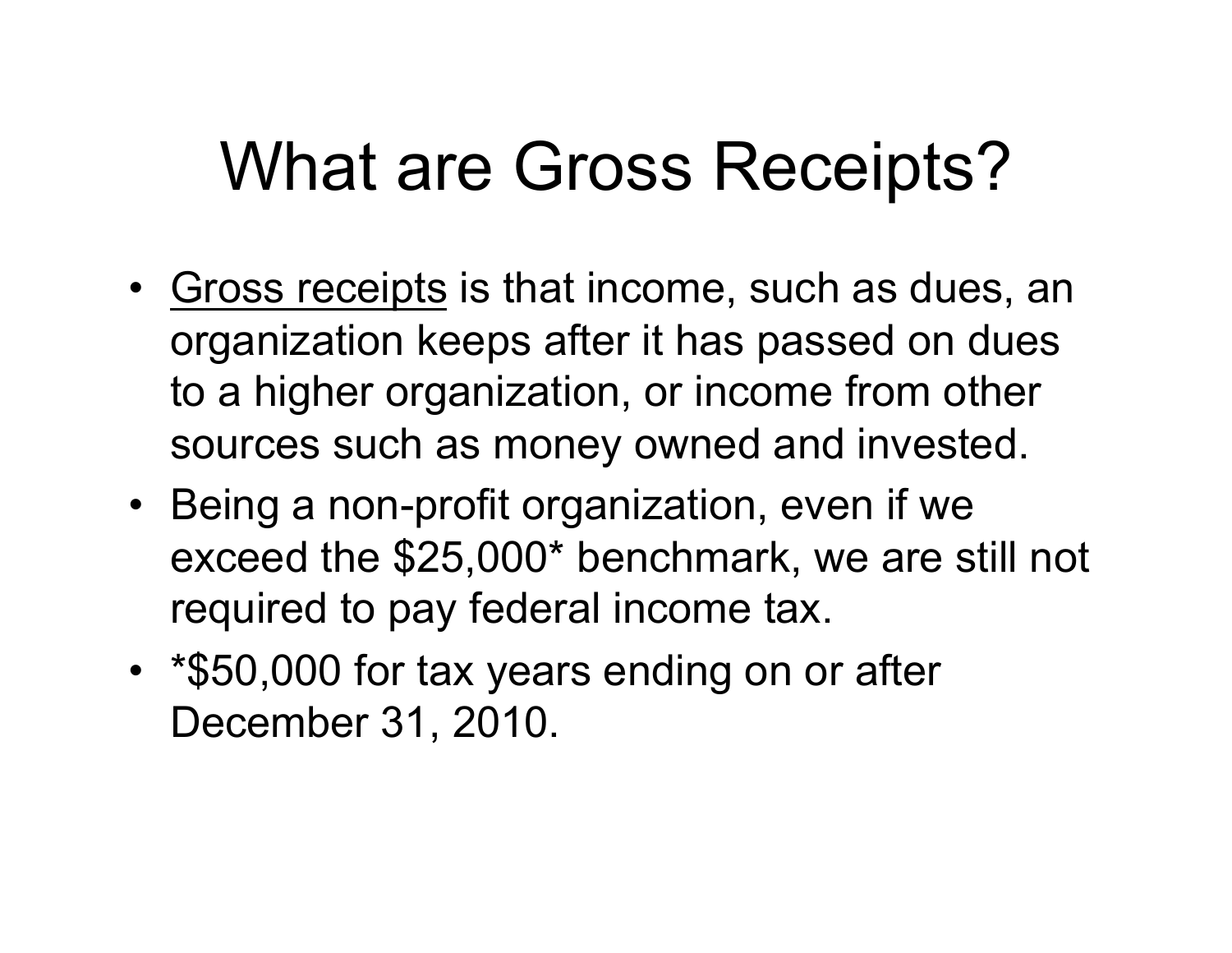#### Form 990-N

- *Electronic Notice (e-Postcard) for Tax-Exempt Organizations not Required To File Form 990 or 990-EZ*
- The e-Postcard will be due every year by the 15th day of the fifth month after the close of the tax period; e.g., by May 15, if a chapter's tax year is January - December.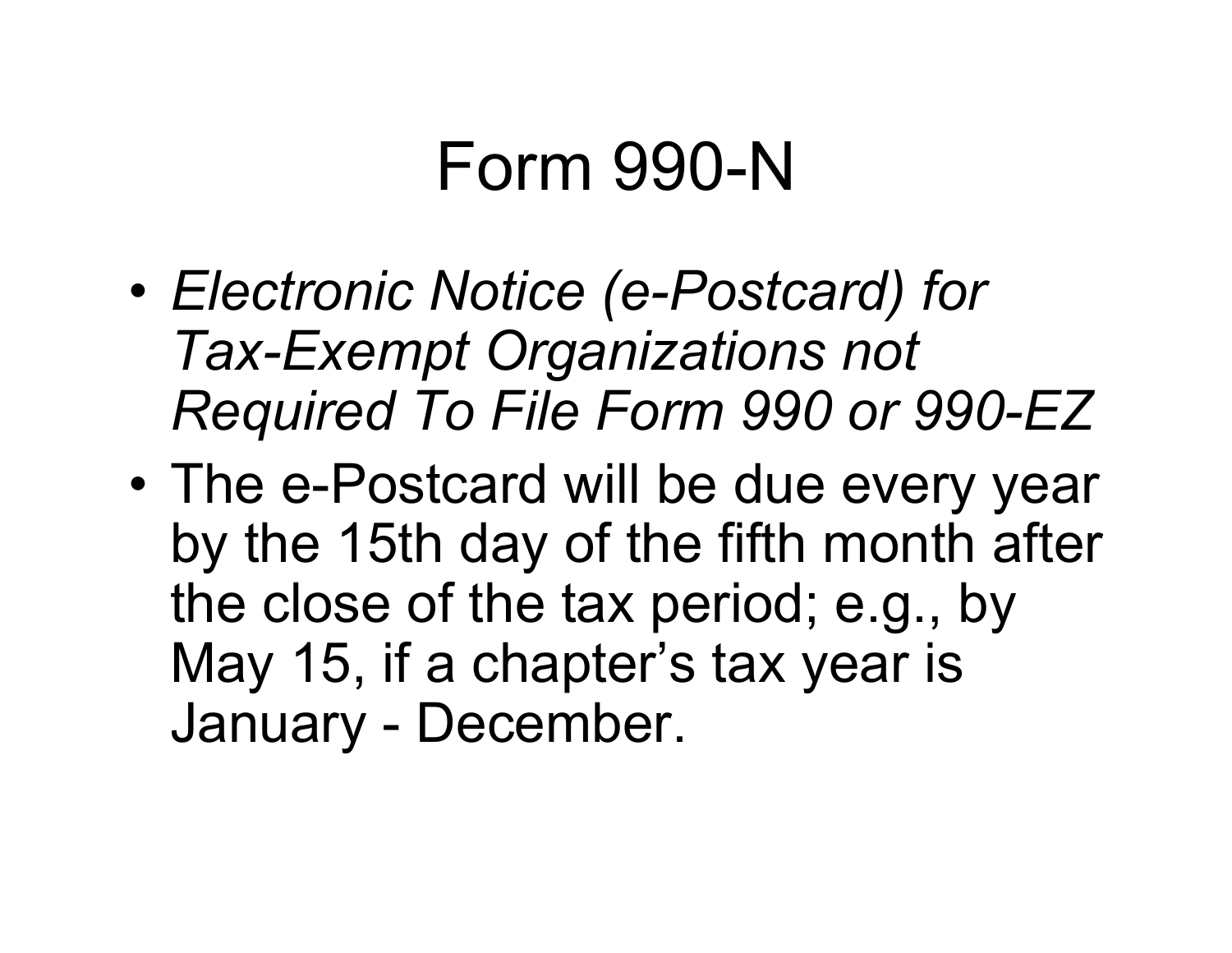### Form 990-N

- Must be filed electronically. There will be no paper form.
- Internet based process; no software purchase needed to file the e-Postcard.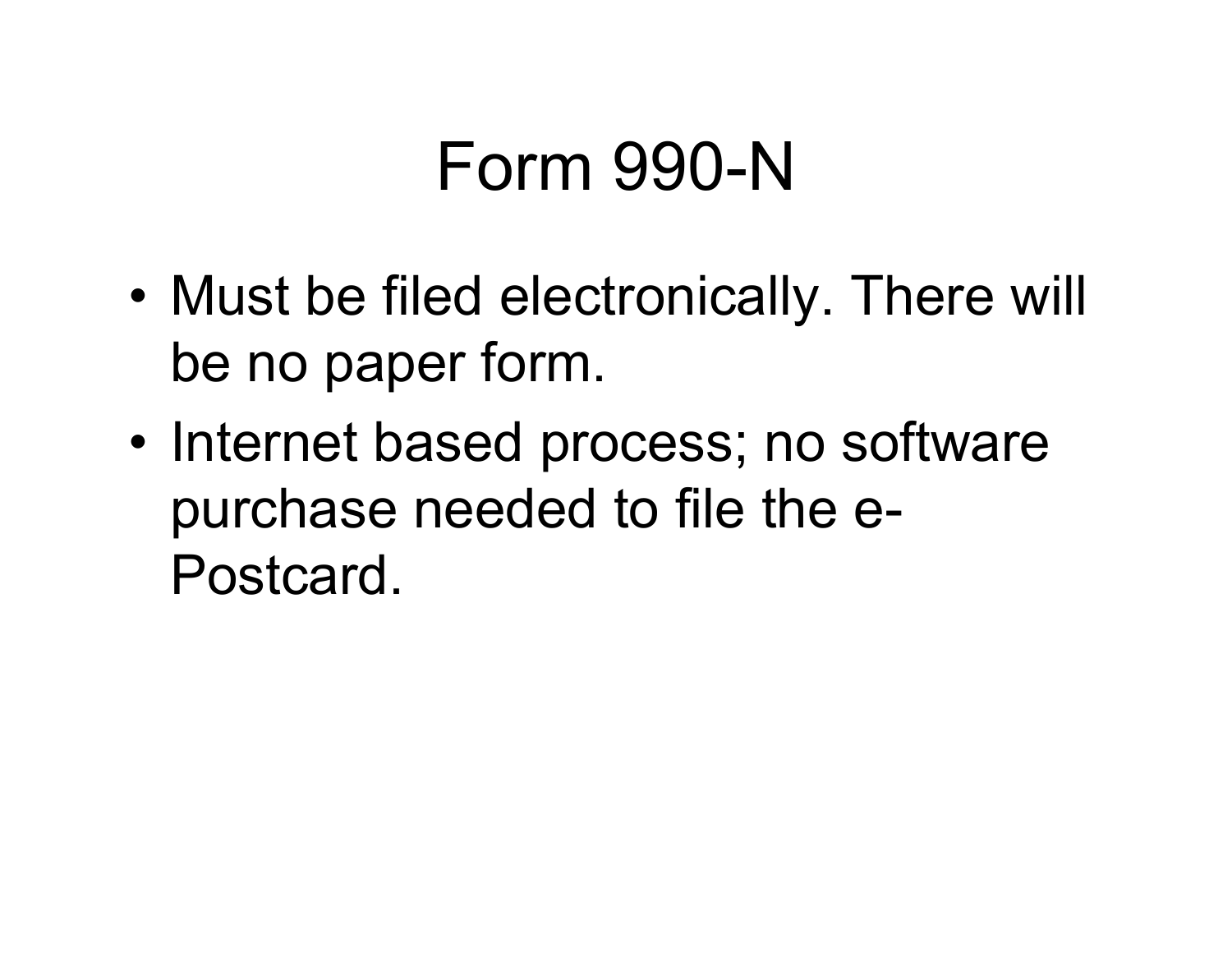# Organization Information

- The e-Postcard will require you to provide the following information:
	- Organization's employer identification number (EIN) (*this is your Chapter's Tax ID*)
	- Tax Year
	- Organization's name and mailing address
	- Any other names your organization uses
	- Organization's website address
	- Name and address of a principal officer of your organization
	- Confirmation that your organization's annual gross receipts are still normally \$25,000 or less (\$50,000 for tax years ending on or after December 31, 2010)
	- If applicable, a statement that the organization has terminated or is terminating (going out of business).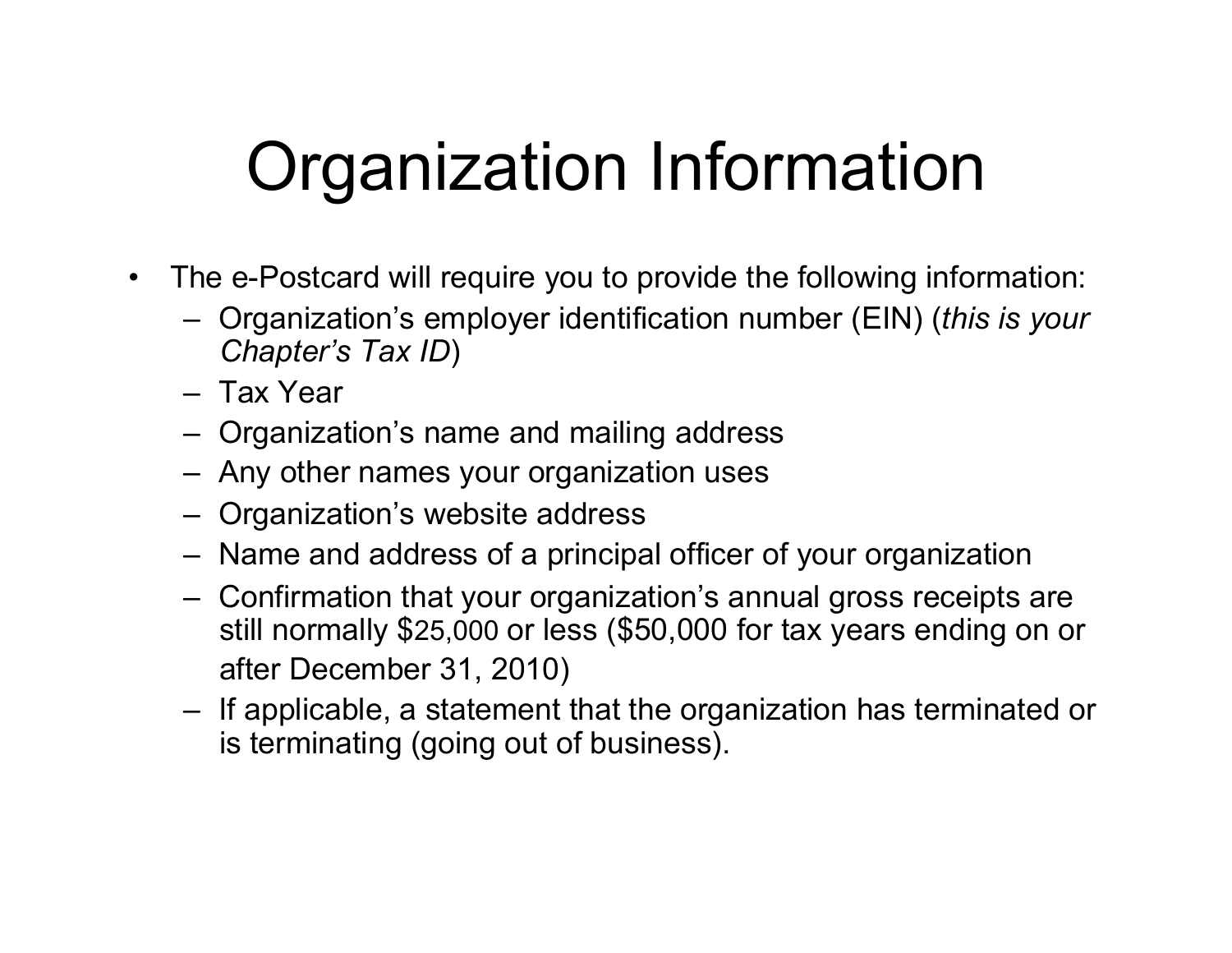### Additional Points

- Can an organization file Form 990 or Form 990-EZ instead of the e-Postcard (Form 990-N)?
	- If you prefer to file an information return, Form 990 or 990-EZ, you must complete the entire return. An incomplete or partially completed Form 990 or 990-EZ will not satisfy the annual filing requirement.
- If an organization doesn't file a return for 3 consecutive years it will loose it's tax exempt status and must reapply to obtain the tax exempt status again.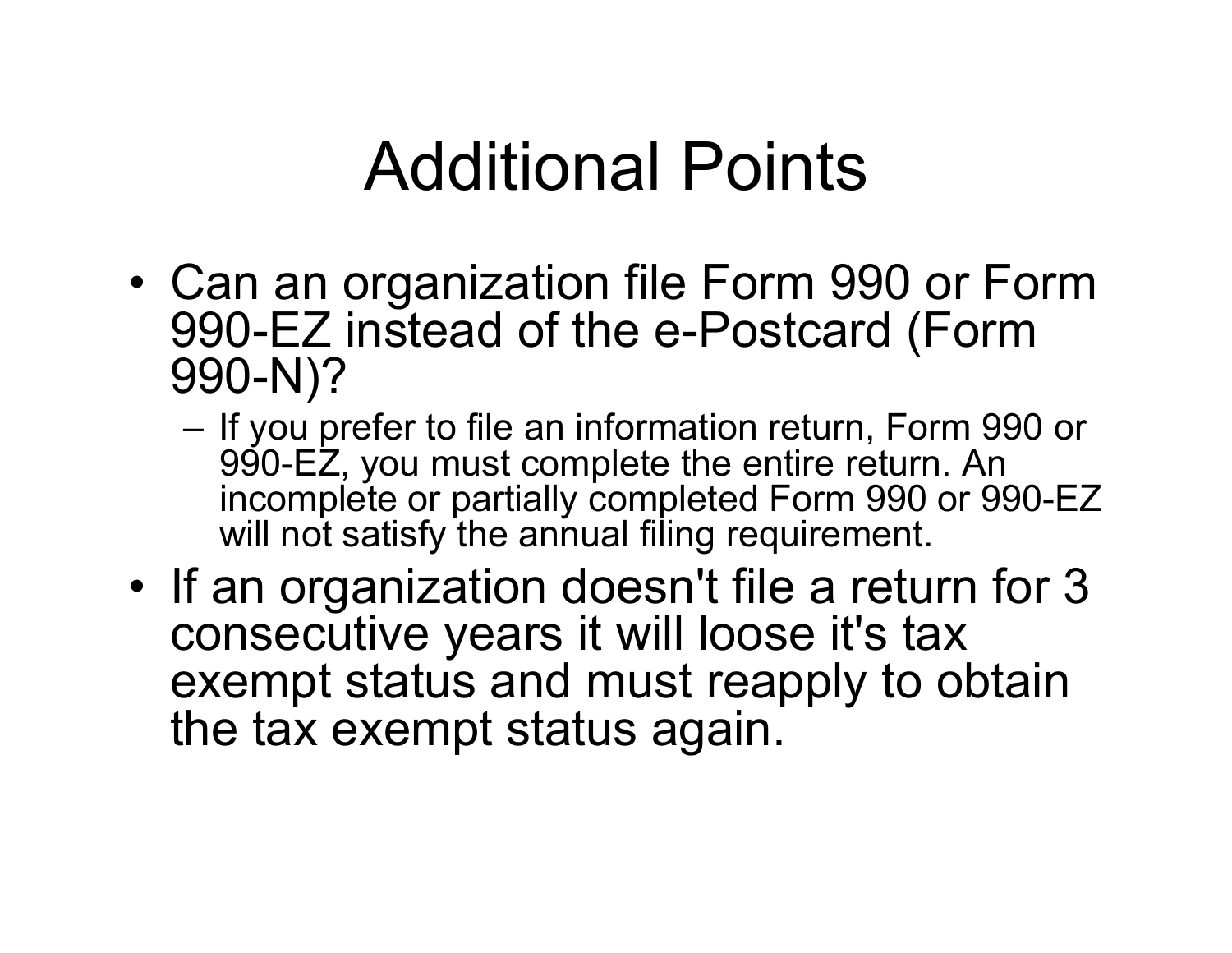#### Current Status

- The IRS 990-N instructions have been updated and posted to the NSSAR website. For more information, go to the SAR Handbook, Vol II, page 16.
- To file, go to: http://www.irs.gov/charities/article/ 0,,id=169250,00.html. Look for "Click here" under "How to File".
	- In the event needed, IRS customer service is 1-877-829-5500.